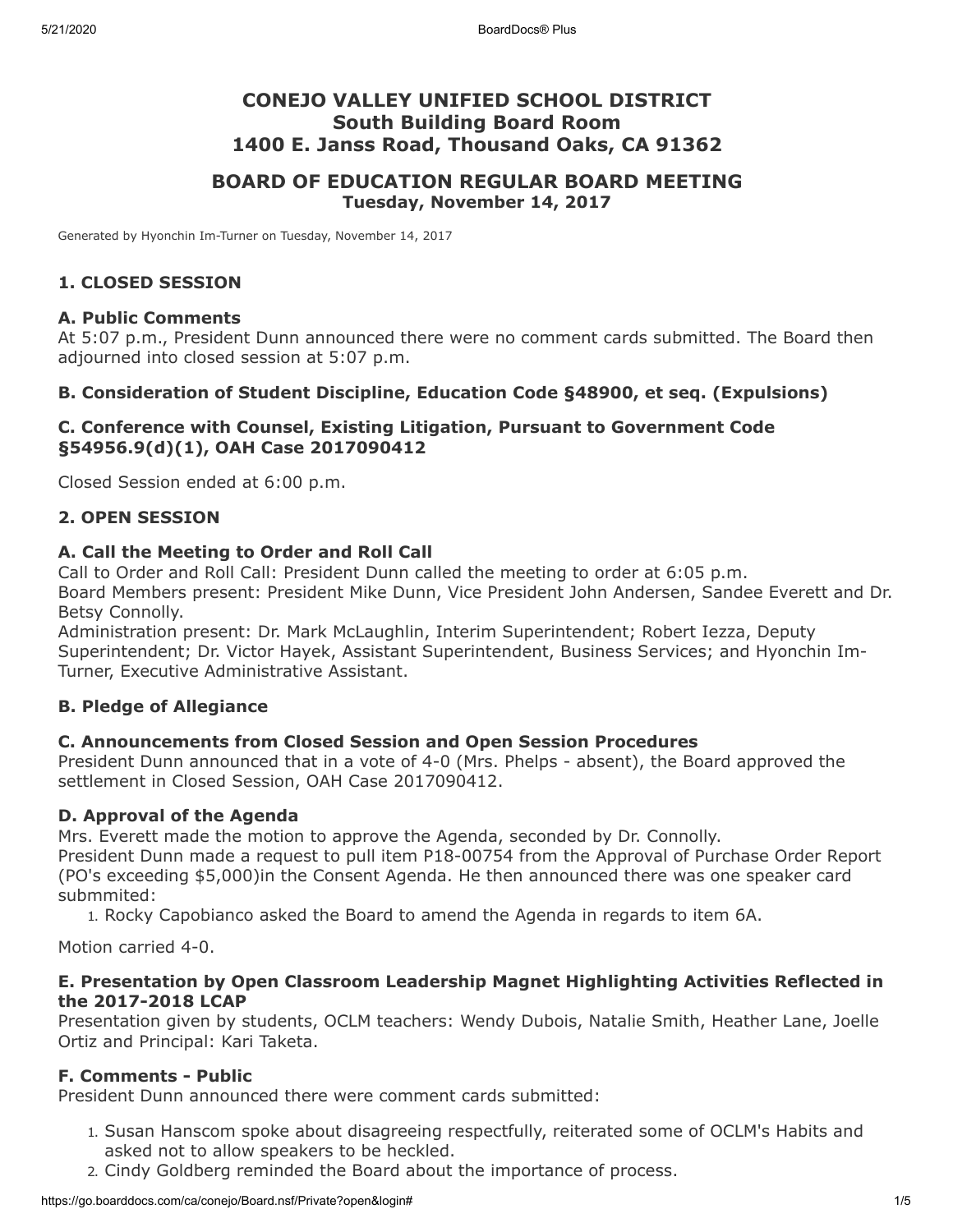- 3. Bonnie Shubb spoke about AAUW's event at the Thousand Oaks Library.
- 4. Marissa Buss spoke about allowing parents to trust the District professionals with curriculum.
- 5. Nelson Buss spoke about athlete safety and his goal to be on the Board.
- 6. Koosha Baf, WHS student, spoke about the goal of a K-12 system.
- 7. Razeen Ahmed spoke about the student body against the proposed curriclum policy.
- 8. Nicole Katz spoke about diversity and meeting the majority of students.
- 9. Jess Weihe read a statement from Dianne McKay.
- 10. Maureen O'Hagan spoke about her disappointment in the the process of the policy creation as tasked by the Board.
- 11. Paul White read an excerpt from Snow Falling on Cedars.
- 12. Jackie Kozak spoke about her family's experience at a District school.
- 13. Randy Smith spoke about UACT's sastisfaction with Mrs. Everett's amendments that will come forward tonight.
- 14. Barry Gabrielson spoke about test scores showing that students aren't learning.
- 15. Jon Cummings spoke about Mrs. Everett's policy as submitted last week.
- 16. Jane Germaine read an excerpt from Snow Falling on Cedars and that the book doesn't belong in public schools.
- 17. Lauren Gill spoke about censorship and addressed members of the Board.
- 18. Nivi Shaham spoke about the importance of exposing students to literary works.
- 19. Amy Chen spoke about the policy amendment and importance of including an advisory warning for parents on books.
- 20. Ziad Chenaden spoke against supporting Mrs. Everett's policy.
- 21. Andy Levine spoke in favor of Mrs. Everett's policy.
- 22. Sharon Miret spoke about *Part-Time Indian* and asked that all respect each other.
- 23. Grace Allen spoke against the process Mrs. Everett's policy took to be placed on the agenda.
- 24. Lindsay Filgas spoke about students being able to handle controversial book content.
- 25. Dayna Archer spoke in favor of Mrs. Everett's policy and
- 26. Lori Jacobs spoke about spoke about Advocates for Youth Organization's statistics on students against the policy.
- 27. Angie Simpson spoke in favor of Mrs. Everett's policy with a perspective as a parent and former teacher.
- 28. Kara Buss explained about titles on Advanced Placement courses.
- 29. Nathan Pratt spoke about Mrs. Everett's policy.
- 30. James Pratt spoke about the changes Mrs. Everett's policy would implement.
- 31. Nathaniel Bemel spoke in favor of students obtaining a diverse education.
- 32. Evelyn Zhai spoke about activism and suggested students of a certain age be able to vote for school Board members.

# **G. Comments - Board of Education**

Dr. Connolly spoke about the District's high school bands and the various championships they will be participating in. She thanked those who contacted her via email then went on to speak about understanding parents' wishes to select alternative assignments and community members' strategies of dividing the community. President Dunn spoke about receiving Dr. Connolly's request and his plan to place her item on the December 5 agenda. Mrs. Everett thanked all speakers for attending and commenting. Vice President Andersen thanked those who sent him emails and for engaging in democracy.

# **H. Comments - Superintendent**

Dr. McLaughlin thanked the Superintendent's Committee, congratulated Erin Gordon at Westlake High School for being the Teacher of the Month. He then went on to thank Kari Taketa and the OCLM staff and students for their presentation. Dr. McLaughlin then spoke about AMGEN's collaboration with Conejo Sschools Foundation to give 15 bikes to District students. In conclusion, he ensured the community that there are exciting things happening at the District school sites and thanked all for messages of congratulations on becoming Superintendent.

# **3. ACTION ITEMS – GENERAL – HUMAN RESOURCES**

# **A. Approval of Amendments to Board Policy 4112.21 - Interns**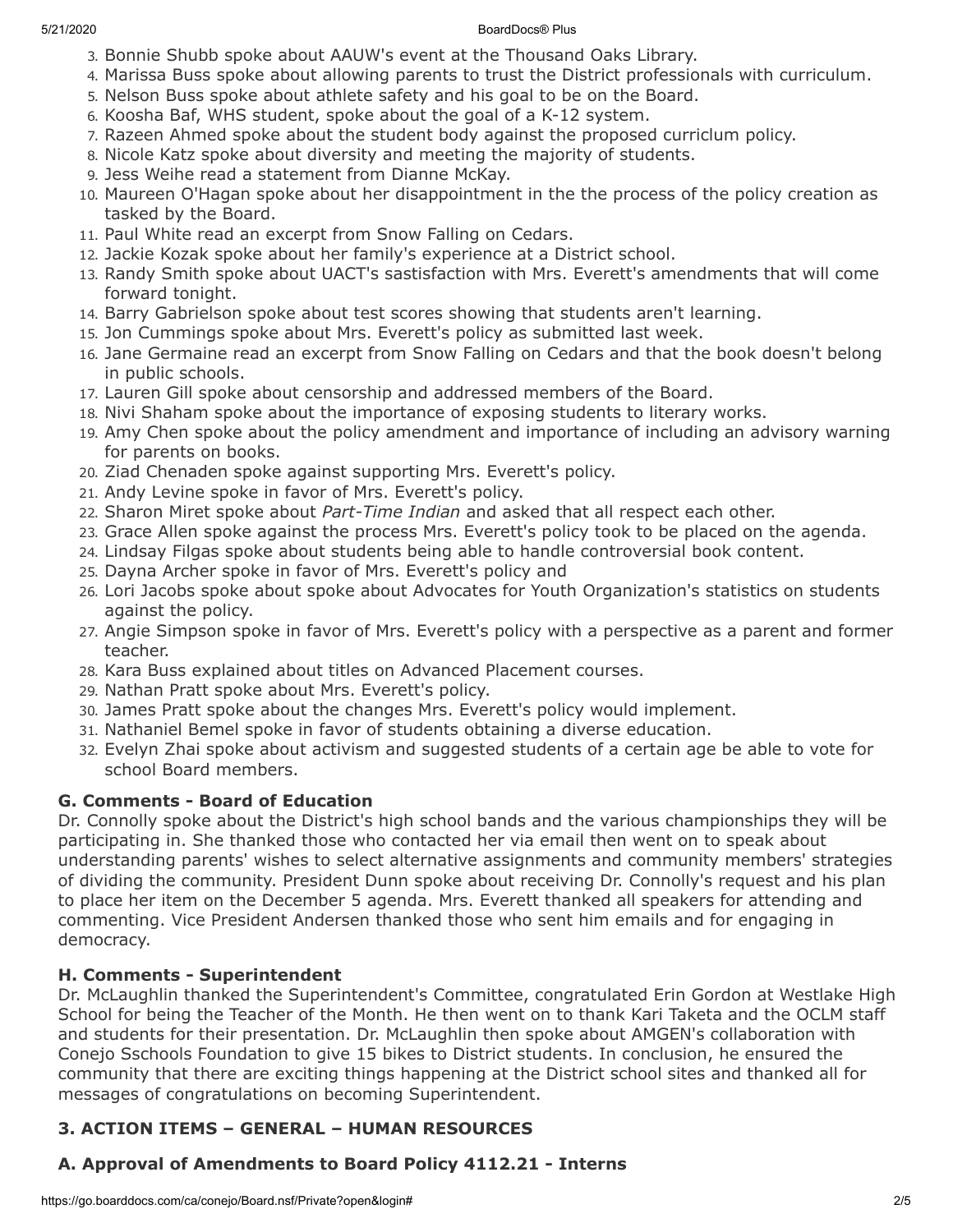5/21/2020 BoardDocs® Plus

Vice President Andersen made the motion to approve the Agenda, seconded by Dr. Connolly. President Dunn asked if there was any discussion, which there was none. Motion carried 4-0.

# **4. ACTION ITEMS – GENERAL – INSTRUCTIONAL SERVICES**

No Items.

# **5. ACTION ITEMS – GENERAL – BUSINESS SERVICES**

No Items.

# **6. ACTION ITEMS - GENERAL - BOARD OF EDUCATION**

# **A. Approval of Amendments to Board Policy 6161.1 - Selection and Evaluation of Instructional Materials**

At 7:44 p.m., President Dunn announced there would be a five minute break. The meeting resumed at 7:55 p.m.

Mrs. Everett made the motion to approve the Policy with proposed amendments, seconded by Vice President Andersen. President Dunn announced there were comment cards submitted.

- 1. George Miller spoke in favor of the amendments.
- 2. Heather Farrell spoke in opposition of the amendments.
- 3. Andrea Golin spoke in favor of the amendments.
- 4. Betsy Speicher spoke in favor of the amendments.
- 5. Bill Lasarow spoke in opposition of the amendments.
- 6. Maryann Kenyan spoke in favor of the amendments.
- 7. Lora Novak spoke about the core literature selection process.
- 8. Joanna Burns spoke in opposition of the amendments.
- 9. Steve Ho-wei spoke in favor of the amendments.
- 10. Gloria Massey Chinea spoke in favor of the amendments.
- 11. Maria Cristina Bean spoke in favor of the amendments.
- 12. Emily Mehlhoff spoke in favor of the amendments.
- 13. Carolyn Guillot spoke in favor of the amendments.
- 14. Fran Austin spoke in favor of the amendments.
- 15. Sharon Debidour spoke in opposition of the amendments.
- 16. Deb Baber spoke in favor of the amendments.
- 17. Joyce Shen spoke in favor of the amendments.
- 18. Maureen Rogers spoke in favor of the amendments.
- 19. Peter Godinez absent.
- 20. Jasen Commings spoke in opposition of the amendments.
- 21. David Buss spoke in opposition of the amendments.
- 22. Silas Nesheiwat spoke against voting for the amendments this evening.
- 23. Joan Lopez spoke in favor of the amendments.
- 24. Mary Anne Van Zuyle spoke in opposition of the amendments.
- 25. Richard Hodison absent.
- 26. Maureen Meyer spoke in favor of the amendments.
- 27. Mandy Jacob spoke in favor of the amendments.
- 28. Denise Davidian -absent.
- 29. Garry Pace spoke in favor of the amendments.
- 30. Michelle Cooley spoke in favor of the amendments.
- 31. Diane Hawkins spoke in favor of the amendments.
- 32. Shannon Diffner Nese spoke in opposition of the amendments.
- 33. Bill Gorback spoke in opposition of the amendments.
- 34. John Fedoroff spoke about a family experience.
- 35. Jeannette Fekkes spoke in favor of the amendments.
- 36. Janie Ahlberg spoke in favor of tabling the vote.
- 37. James Mayer spoke in favor of the amendments.
- 38. Jeffrey Buram spoke in favor of the amendments.
- 39. Maya Ghanew spoke in opposition of the amendments.
- 40. Vadim Manzhos spoke in favor of the amendments.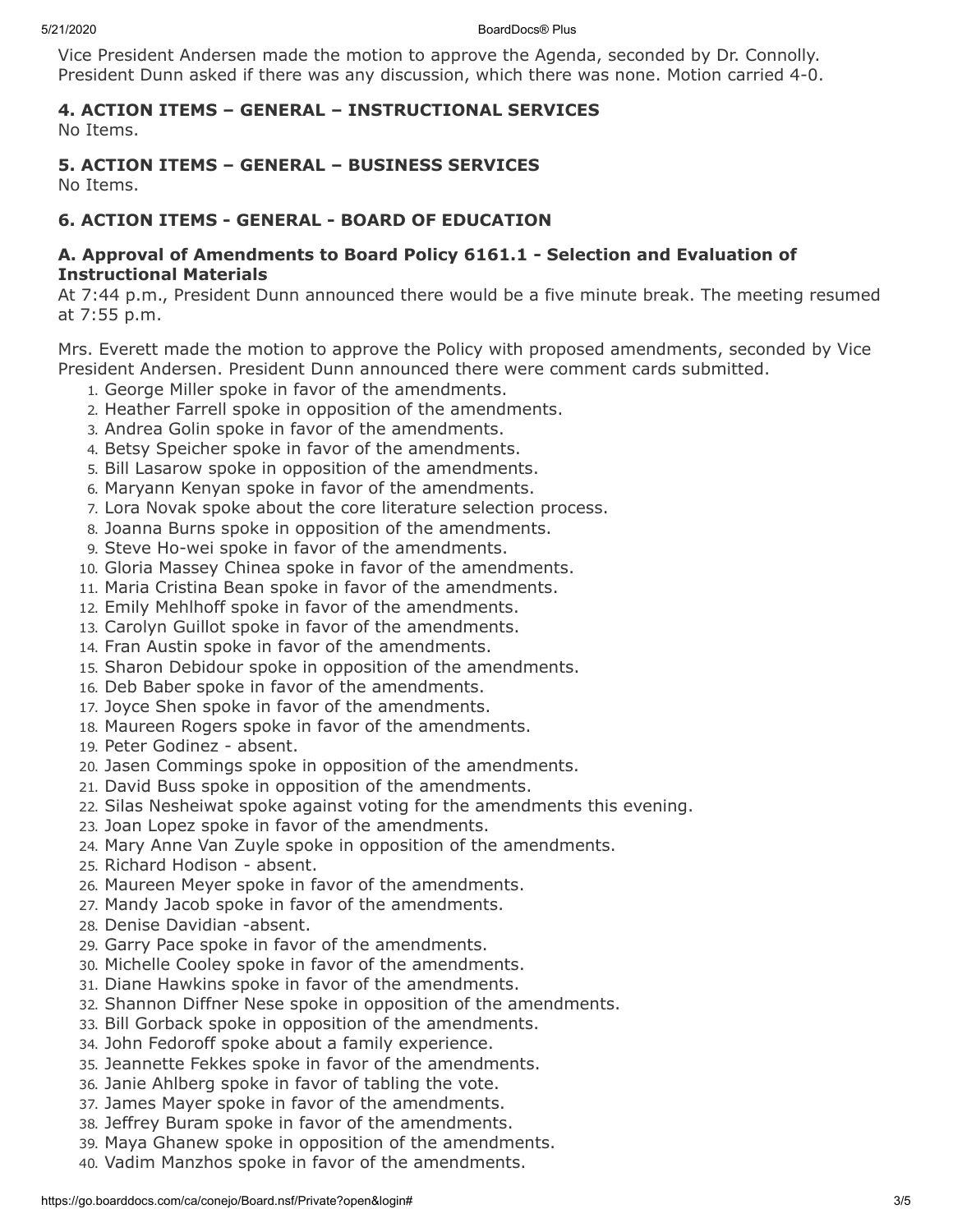- 41. Gianna Spiro spoke in favor of the amendments.
- 42. Lindy Pace spoke in favor of the amendments.

President Dunn asked if there was any discussion. Mrs. Everett began the discussion and went on to explain the most recent amendments. Dr. Connolly then asked questions to which Mrs. EVerett responded. Vice President Andersen commented on the amendments process. Further discussion amongst the Board took place regarding the changes. Motion carried 3-1, with Dr. Connolly voting no.

# **7. ACTION ITEMS – CONSENT**

- **A. Personnel Assignment Orders**
- **B. Expulsion Student 2-17/18 E**
- **C. Contract For Nonpublic School Placement For a Student With a Disability #16-17/18**
- **D. Contract For Nonpublic School Placement For a Student With a Disability #17-17/18**
- **E. Watercraft Field Trip Request Earths Magnet School**
- **F. Overnight Field Trip Request Earths Magnet School**
- **G. Approval of Contract NPH Calamigos Ranch**
- **H. Parent Support/Booster Organization Reauthorization**
- **I. Approval of Additional Career Technical Education Advisory Committee Member**
- **J. Approval of 2016-2017 TOPASS Agreement Annual Compliance Report**
- **K. Approval of 2017-2018 TOPASS Projects/Expenditures**
- **L. Approval of Warrants**
- **M. Approval of Transfer of Funds Between October 1st October 31st, 2017**
- **N. Approval of Purchase Order Report #929**
- **O. Approval of Purchase Order Report (PO's exceeding \$5,000)**

**P. Notice of Completion - Playground Renovations - Westlake Hills Elementary School - Landscape Structures, Inc.**

**Q. Award of Contracts - Under the Guidelines of California Uniform Public Construction Cost Accounting Act (CUPCCAA)**

**R. Notice of Completion - Roofing Replacement - Conejo Valley Unified School District Office - Best Contracting Services, Inc.**

# **S. Change Order #1 - Roofing Replacement - Conejo Valley Unified School District Offices - Best Contracting Services, Inc.**

made the motion to approve the Agenda, seconded by Dr. Connolly. President Dunn asked if there was any discussion, which there was none. Motion carried 4-0.

# **8. INFORMATION/DISCUSSION ITEMS – GENERAL – HUMAN RESOURCES**

# **A. Approval of Amendments to Board Policy 4113 - Assignment**

President Dunn asked if there was any discussion, which there was none.

# **9. INFORMATION/DISCUSSION ITEMS – GENERAL – INSTRUCTIONAL SERVICES**

**A. Approval of Proposed Rate Increase for CVUSD Child Care and Wonder Preschool Tuition** Amie Mills, Director of Child Development presented. President Dunn asked if there was any discussion. Board members asked questions to which Ms. Mills, Mr. Iezza and Dr. Hayek responded.

# **B. Approval of Deletion of Board Policy and Administrative Regulation 0520.2 - Title I Program Improvement Schools**

President Dunn asked if there was any discussion, which there was none.

# **C. Approval of New Administrative Regulation 5113.11 - Attendance Supervision**

President Dunn asked if there was any discussion, which there was none.

# **D. Approval of New Board Policy and Administrative Regulation 5113.12 - District Student Attendance Review Board**

President Dunn asked if there was any discussion, which there was none.